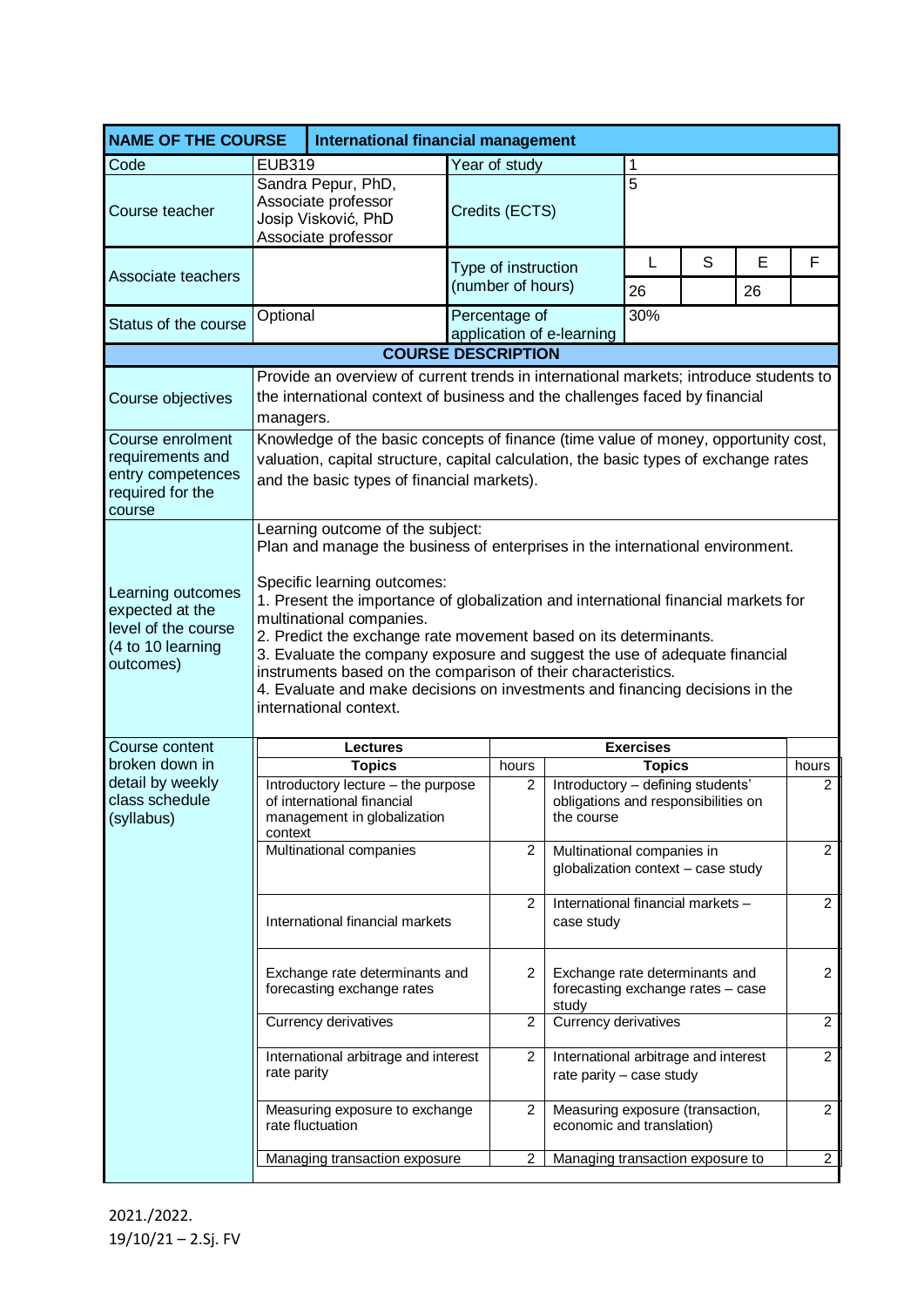|                                                                                                                          | Managing economic and<br>translation exposure                                                                                                                                                                                                                                                                                                                                                                                                                                                                                                                                                                                                                                                                                                                                                                                                                                                                                                                                                                                                                                  |        |                  |                                          | $\overline{2}$                                                                                               | payables - case study<br>Managing transaction exposure to<br>receivables - case study |                           |                | $\overline{2}$ |  |
|--------------------------------------------------------------------------------------------------------------------------|--------------------------------------------------------------------------------------------------------------------------------------------------------------------------------------------------------------------------------------------------------------------------------------------------------------------------------------------------------------------------------------------------------------------------------------------------------------------------------------------------------------------------------------------------------------------------------------------------------------------------------------------------------------------------------------------------------------------------------------------------------------------------------------------------------------------------------------------------------------------------------------------------------------------------------------------------------------------------------------------------------------------------------------------------------------------------------|--------|------------------|------------------------------------------|--------------------------------------------------------------------------------------------------------------|---------------------------------------------------------------------------------------|---------------------------|----------------|----------------|--|
|                                                                                                                          | Foreign Direct Investment                                                                                                                                                                                                                                                                                                                                                                                                                                                                                                                                                                                                                                                                                                                                                                                                                                                                                                                                                                                                                                                      |        |                  |                                          | $\overline{2}$                                                                                               | Foreign Direct Investment - case<br>study                                             |                           |                | $\overline{2}$ |  |
|                                                                                                                          | Country risk analysis                                                                                                                                                                                                                                                                                                                                                                                                                                                                                                                                                                                                                                                                                                                                                                                                                                                                                                                                                                                                                                                          |        |                  |                                          | $\overline{c}$                                                                                               | Country risk analysis - case study                                                    |                           |                | $\overline{2}$ |  |
|                                                                                                                          | Capital calculation and investment<br>projects evaluation methods<br>The cost of capital and capital                                                                                                                                                                                                                                                                                                                                                                                                                                                                                                                                                                                                                                                                                                                                                                                                                                                                                                                                                                           |        |                  |                                          | $\mathcal{P}$                                                                                                | Capital calculation and investment<br>projects evaluation methods - case              |                           |                | $\overline{2}$ |  |
|                                                                                                                          |                                                                                                                                                                                                                                                                                                                                                                                                                                                                                                                                                                                                                                                                                                                                                                                                                                                                                                                                                                                                                                                                                |        |                  | study<br>The cost of capital and capital |                                                                                                              |                                                                                       |                           |                |                |  |
|                                                                                                                          | structure                                                                                                                                                                                                                                                                                                                                                                                                                                                                                                                                                                                                                                                                                                                                                                                                                                                                                                                                                                                                                                                                      |        |                  |                                          | $\overline{2}$                                                                                               |                                                                                       | structure - case study    | $\overline{2}$ |                |  |
| Format of<br>instruction                                                                                                 | X lectures<br>$\Box$ seminars and workshops<br>X exercises<br>$\Box$ on line in entirety<br>X partial e-learning<br>$\Box$ field work                                                                                                                                                                                                                                                                                                                                                                                                                                                                                                                                                                                                                                                                                                                                                                                                                                                                                                                                          |        |                  |                                          | X independent assignments<br>$\Box$ multimedia<br>$\Box$ laboratory<br>work with mentor<br>(other)<br>$\Box$ |                                                                                       |                           |                |                |  |
| <b>Student</b><br>responsibilities                                                                                       | Activities to grant signature: minimum of 50% class attendance (total lectures and<br>exercises), active participation in lectures and exercises, and participation in solving<br>4 self-evaluation tests on Moodle platform.<br>The condition for taking mid-term exams is a minimum of 20% success on self-<br>evaluation tests. Two tests will be held before the first mid-term exam, and other<br>two after the first mid-term exam                                                                                                                                                                                                                                                                                                                                                                                                                                                                                                                                                                                                                                       |        |                  |                                          |                                                                                                              |                                                                                       |                           |                |                |  |
| Screening student<br>work (name the<br>proportion of ECTS<br>credits for each<br>activity so that the<br>total number of | Class<br>attendance                                                                                                                                                                                                                                                                                                                                                                                                                                                                                                                                                                                                                                                                                                                                                                                                                                                                                                                                                                                                                                                            | 1      | Research         |                                          |                                                                                                              |                                                                                       | Selfevaluation<br>tests   | 0,25           |                |  |
|                                                                                                                          | Experimental<br>work                                                                                                                                                                                                                                                                                                                                                                                                                                                                                                                                                                                                                                                                                                                                                                                                                                                                                                                                                                                                                                                           |        | Report           |                                          |                                                                                                              |                                                                                       | Individual<br>assignments | $1,25**$       |                |  |
|                                                                                                                          | Essay                                                                                                                                                                                                                                                                                                                                                                                                                                                                                                                                                                                                                                                                                                                                                                                                                                                                                                                                                                                                                                                                          |        | Seminar<br>essay |                                          |                                                                                                              |                                                                                       | (Other)                   |                |                |  |
| <b>ECTS</b> credits is<br>equal to the ECTS                                                                              | <b>Tests</b>                                                                                                                                                                                                                                                                                                                                                                                                                                                                                                                                                                                                                                                                                                                                                                                                                                                                                                                                                                                                                                                                   | $2,5*$ | Oral exam        |                                          |                                                                                                              |                                                                                       | (Other)                   |                |                |  |
| value of the course)                                                                                                     | Written exam                                                                                                                                                                                                                                                                                                                                                                                                                                                                                                                                                                                                                                                                                                                                                                                                                                                                                                                                                                                                                                                                   | 2,5    | Project          |                                          |                                                                                                              |                                                                                       | (Other)                   |                |                |  |
| Grading and<br>evaluating student<br>work in class and at<br>the final exam                                              | *Two written tests replace final written exam.<br>** During exercises students work out case studies related to the lecture topic,<br>according to the above schedule.<br>Written tests are weighted by 60%, individual assignments by 30% and<br>selfevaluation tests by 10%.<br>The number of points correspond to following grades:<br>$0 - 54$<br>insufficient (1)<br>55-69<br>sufficient (2)<br>70-79<br>good(3)<br>80-89<br>very good (4)<br>90-100 excellent (5)<br>The exam is deemed to be passed if the student has:<br>- achieved minimum of 50% on each test, or alternatively, minimum of 50% on final<br>written exam;<br>- achieved minimum of 60% in case studies,<br>- participated in individual assignments with at least 60% success.<br>- attended four selfevaluation tests.<br>The final grade is formed as a sum of:<br>1) total points obtained on two written tests/final written test weighted by 0.6,<br>2) total points obtained on case studies weighted by 0.3,<br>3) active participation in classes and selfevaluation tests weighted by 0.1. |        |                  |                                          |                                                                                                              |                                                                                       |                           |                |                |  |